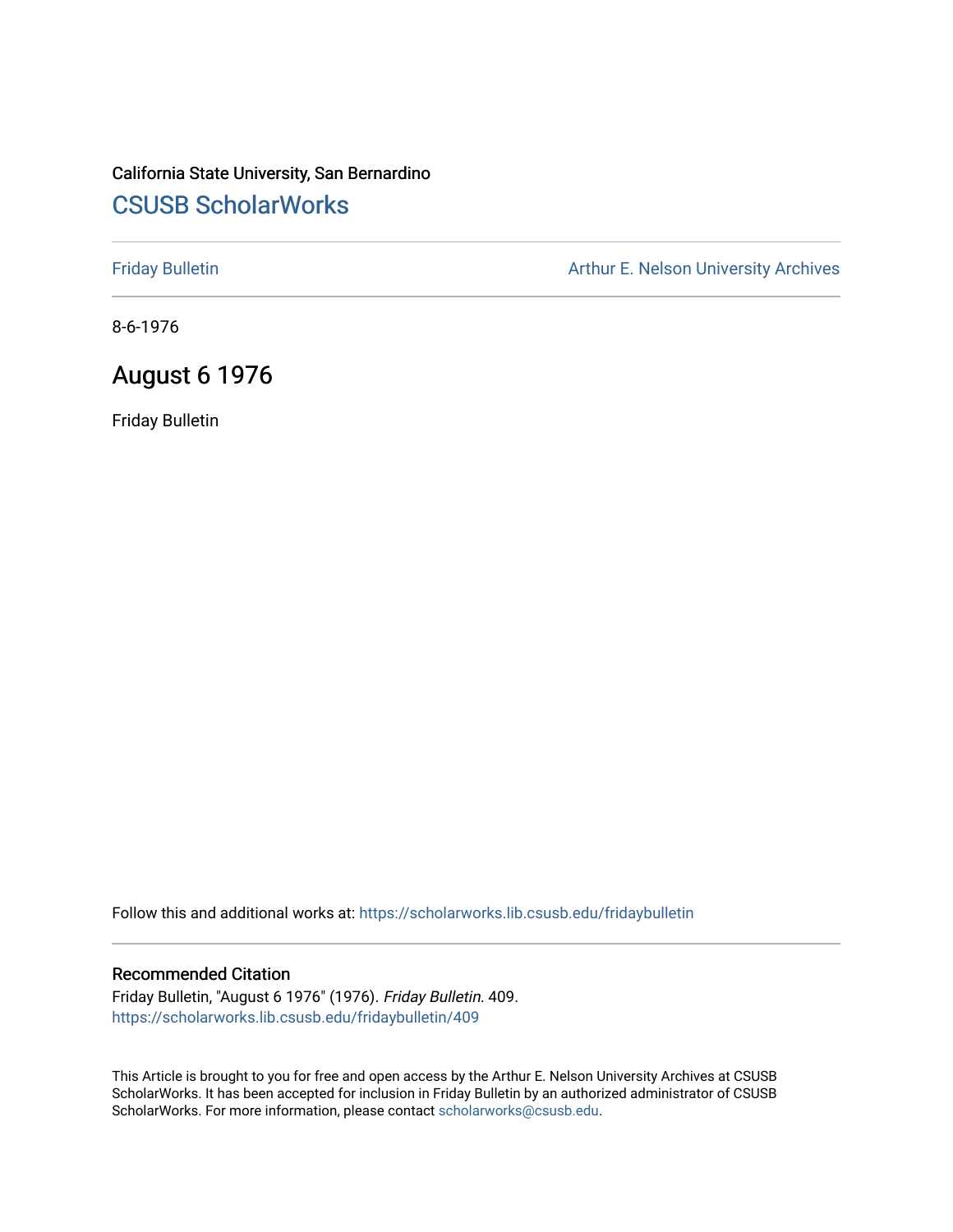

August 6, 1976

SALE OF BONDS CLEARS After five years of planning, the last hurdle in the<br>WAY FOR STUDENT UNION way of the \$885,000 Student Union has been overcome. way of the \$885,000 Student Union has been overcome. At a bid opening held August 4 in Sacramento, the Bank

of America turned in a bid of 6.75% interest on the \$500,000 bond issue. The bid was under the legal interest ceiling of 7%.

Funds derived from the revenue bond sale will be added to student union fees and interest which have been accumulating since the Spring Quarter of 1971, when students voted to assess themselves in order to establish a student union. The bonds will be paid off by future student union fees over a 20-year period.

Nick Pokrajac, Inc., the designated contractor for the Student Union Building, is being notified of the bond sale which clears the way for the contract documents to be executed. The company plans to start work immediately on preliminary grading for the new building.

In announcing the successful bond sale Vice President for Administration J. K. Thcmas states "We are terribly pleased. Another hurdle has been successfully overcome, paving the way for the Student Union which will add immeasurably to the quality of student life on campus."

Dr. Thomas also reported progress on the Bookstore building. He and the architect, Hamish, Morgan and Causey, will take the drawings to the Board, of Trustees in mid-September for a schematic planring presentation.



**\* \* \***  *Health* Center *Schedule* From now until August 20 a

M.D.s NOT ON DUTY AND I nurse will be on duty only during<br>NURSE ONLY 'TIL AUG.20. the morning hours at the Student the morning hours at the Student Health Center.

There will be no doctor or nurse on duty in the Center for medical services or emergency treatment from August 23, 1976 to September 8, 1976.

In the event of an emergency (illness or injury) when no medical staff are are duty in the Health Center, College personnel are asked to contact the College Police at Extension 7555 for inmediate assistance. *•k ^ it* 

**CSCSB NOW OFFERS TECHNICAL. TRADE OR VOCATIONAL CREDENTIAL**  **The College has received formal notice from the State Commission for Teacher Preparation and Licensing that the Designated Subjects Teaching Credential has been approved. This makes the College only the third insti-**

**tution in California to have received full approval by the commission to offer** 

(Continued on page 2)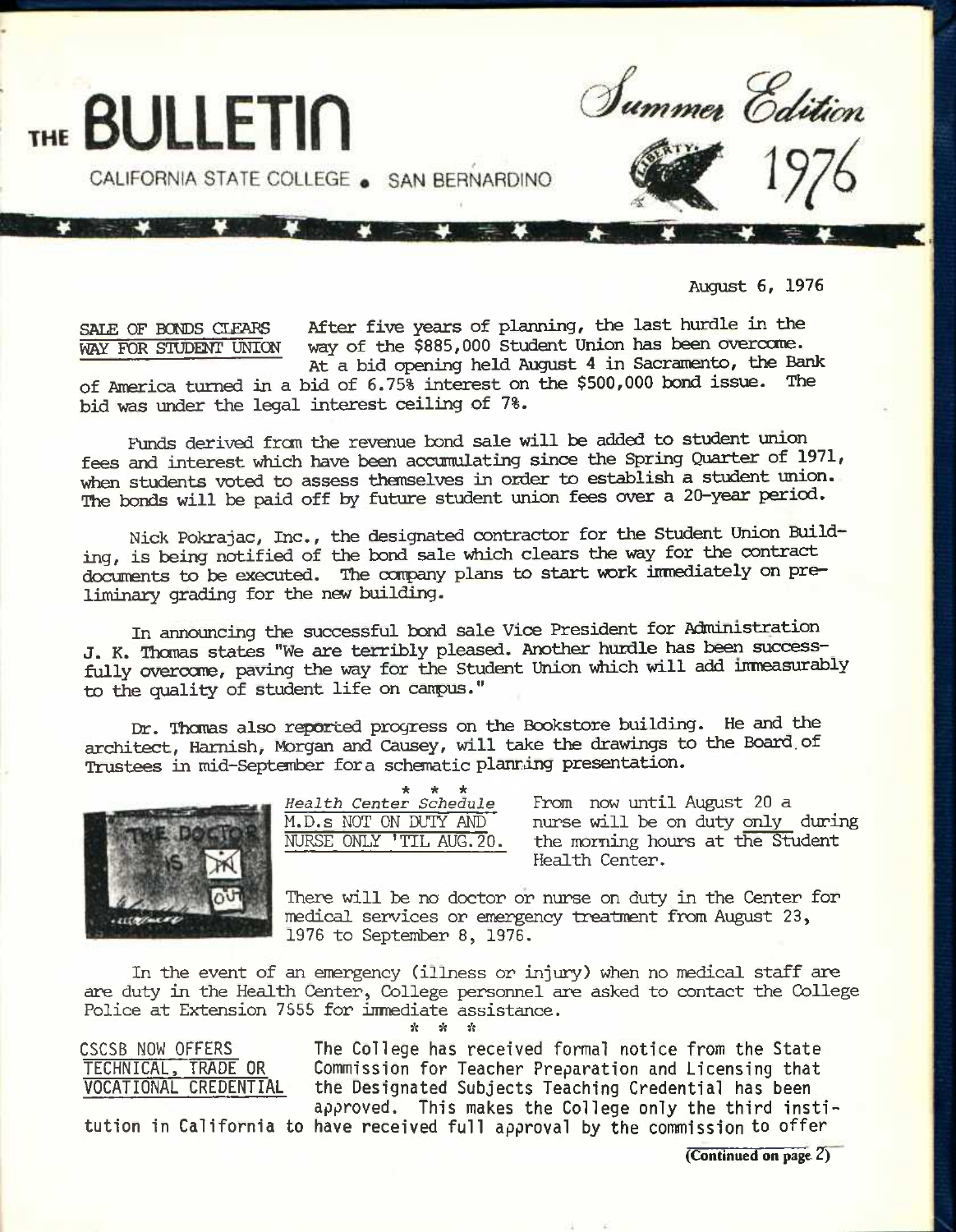**NEW CREDENTIAL**  Continued from **page 1**  **the credential. The other two are UCLA and Mendocino County** 

**Joseph Yabu, Assistant Professor of Education, is coordinator of the program and worked closely with the commission in** 

developing the proposal. He recently met with it to discuss the process for **coordinating the program with the State Department of Education, county offices, local school districts and the College.** 

**The credential program is meant to serve those who wish to teach vocational subjects in secondary schools, ROC/P's and adult schools, and has been especially designed to meet the needs of the local education agencies serving Riverside and San Bernardino counties.** 

Those in technical, trade or vocational areas can now earn the credential **from CSCSB in eight educational fields: adult, agricultural, business and office, distributive, health, home economics, technical, trade and industrial.** 

**Both part-time and full-time credentials are offered.** 

 $\mathcal{R}^{\prime}$ 

*Uv-Date*  STUDENT PAY RATES

The Chancellor's Office has issued new minimum and maxi- STUDENT PAY RATES and hourly pay rates for all student assistants. The REVISED BY CHANCELLOR pay scale has been revised upwards for all students. REVISED BY CHANCEIim pay scale has been revised upwards for all students *viho*  work on campus and off campus at participating College Work Study Program agencies.

The new rates supersede those listed in the July 23 Bulletin.

Effective July 1, 1976, the following student assistant pay scale is:

| SCSB EMPLOYMENT PERIOD     | <b>HOURLY RATE</b> |
|----------------------------|--------------------|
| First 12 months            | \$2.60             |
| Second 12 months           | \$2,73             |
| Third 12 months            | \$2.87             |
| Fourth 12 months           | \$3.01             |
|                            | \$3,24             |
|                            |                    |
| Graduate Student Assistant |                    |

*TOURS AND SOCIAL HOUR PLANNED FOR NEWCOMERS BY CSCSB FACULTY WIVES* 

*An introduction to the College for new faculty wives is planned by the Cal State Faculty Wives Club this fall* 

*for the newcomers. Child care will be provided. A tour of the campus and Child Care Center will be held* 

*All faculty wives are invited to be at the Commons at 9:30 a.m. on September 14 to participate in the tour and social hour which will follow.* 

| <b>CSCSB BULLETIN</b>                                                                                                                                                                                                               |
|-------------------------------------------------------------------------------------------------------------------------------------------------------------------------------------------------------------------------------------|
| The California State College, San Bernardino<br>BULLETIN is published by the Office of Col-<br>lege Relations, AD-151, Ext. 7217. Material<br>for publication must be received by noon<br>Tuesday before the Friday of publication. |
| Editor Barbara Nolte                                                                                                                                                                                                                |

Printed at Duplicating

*Dorothy Jambor, Newcomer Chairman, is in charge of the welcoming activity and asks that those with questions contact her at 882-2216.*  • \* \*

THREE-WEEK SUMMER The Office of Continuing Education reports that 350 students are enrolled in the

three-week Post Summer Session, a substantial increase over previous registration for the same program. 2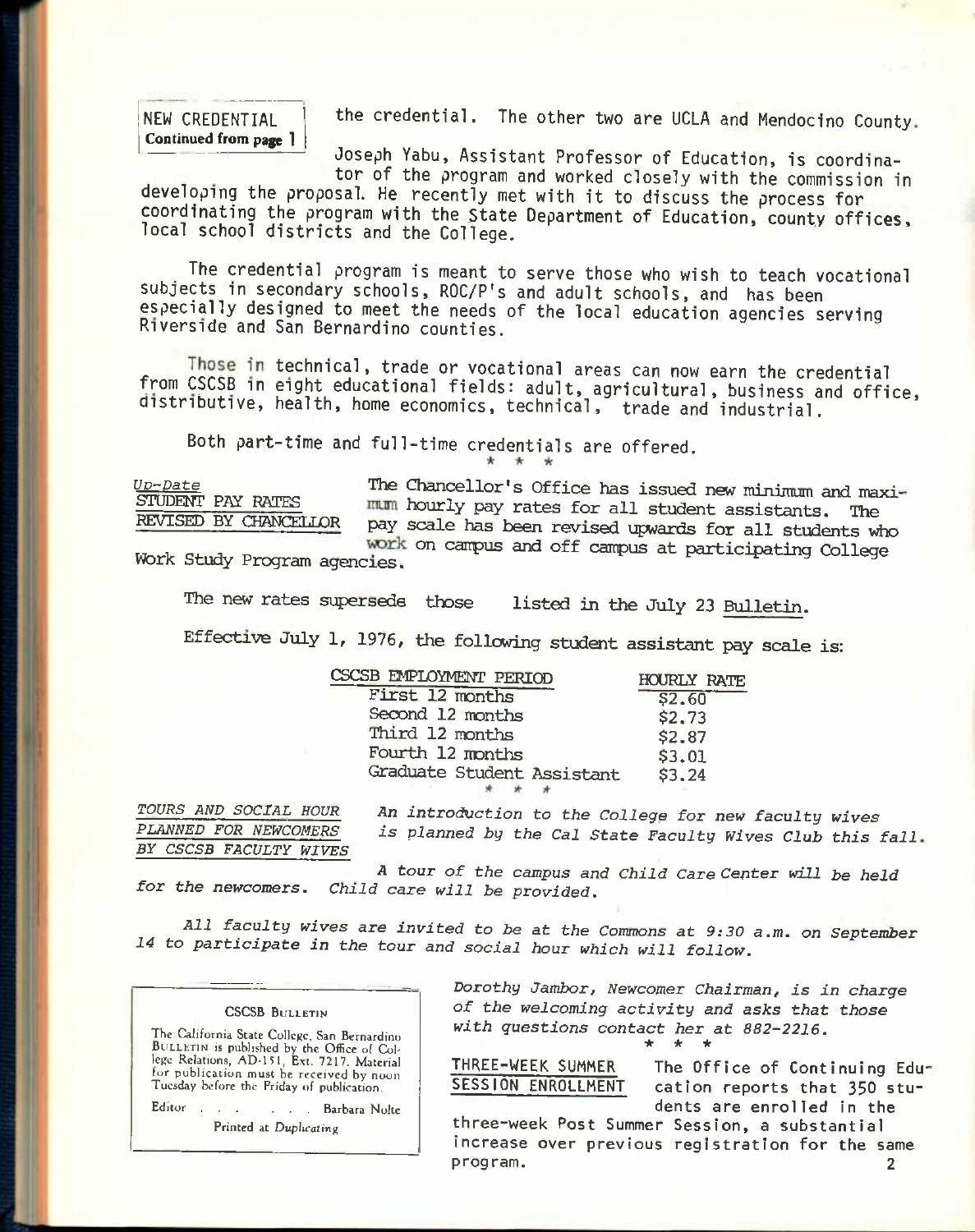**Speaking up** Carol Goss (Political Sci.) is scheduled to speak to the San Bernardino Rotary Club Aug. 10 on "Political Aspects of the Energy Crisis." **+** 

Hal Hoverland (Administration) spoke to the Rotary East Club of San Bernardino on "The School of Administration at CSCSB and the Community," Aug, 2.

**+**  James Murphy (Math) spoke to East San Bernardino Kiwanis Club Aug. 3, giving a luncheon talk on "Natural Resources and World Population."

\* \*

**Professional Activities Elliott Barkan** (History) will conduct a discussion session at the national meeting of the American Sociological Assn. in New York on "Minorities and

Migration," Aug. 30.

**+**  Richard Goodman (Biology) and Dennis Pederson (Chemistry) have just had an article published in the June issue of the Canadian Journal of Microbiology, entitled "B - Galactosidase from Bacillus Stearo Therraophilus." The research work was done with strains of Thermophilic bacteria isolated from the Arrowhead Hot Springs.

**+**  Frank Slaton (Computer Center) addressed the 4th Annual Internat'l Conference of the Electronic Data Processing Auditors Assn. in Minneapolis. His presentation was in conjunction with his chairmanship of a committee which is developing techniques for reviewing data processing functions.

**+**  James Urata (Building Coord.) participated in the San Bernardino County Intercultural Awareness Workshop, "Americans All" on July 29, representing Asian Americans.

**+**  Joseph Yabu (Education) met with district credential analysts and technicians representing San Bernardino and Riverside counties to discuss and implement Ryan vocational teaching credential and was a participant at an external assessment implementation workshop in Sacramento on July 15. **\* \* \*** 

H.R. STAFF FOR The Housing Office has announced the Serrano Village House<br>1976–77 ANNOUNCED Resource person staff 1976–77. Returning for a second Resource person staff 1976-77. Returning for a second year as H.R.s are three seniors: Cheryl Hill, Geography major; Ron Miller, History major; and Norm Caouette, Envi-

ronmental Studies. The new H.R.s will be: Debbie Blake, Psychology graduate student; Diane Bloecker, (junior) Sociology; Harold "Tony" Brown, (senior) Philosophy; Jerry Kertesz, (senior) Criminal Justice; and Dave Runner, (senior) Administration.

*a* reminder. All heating, air-conditioning, hot water and compres-<br> **a** reminder. Sed air will be turned off tomorrow and Sunday, Au**gust 7 and 8, at the following buildings:** 

UT<u>ILITIES OFF IN FIVE</u> Biological Sciences, Animal-Greenhouse, Physical Sci-L<br>BUILDINGS THIS WEEKEND ences, Library-Classroom and Commons ences, Library-Classroom and Commons.

**The weekend utility outage is necessitated by the lines of the existing system being connected to the new Creative Arts Building.**